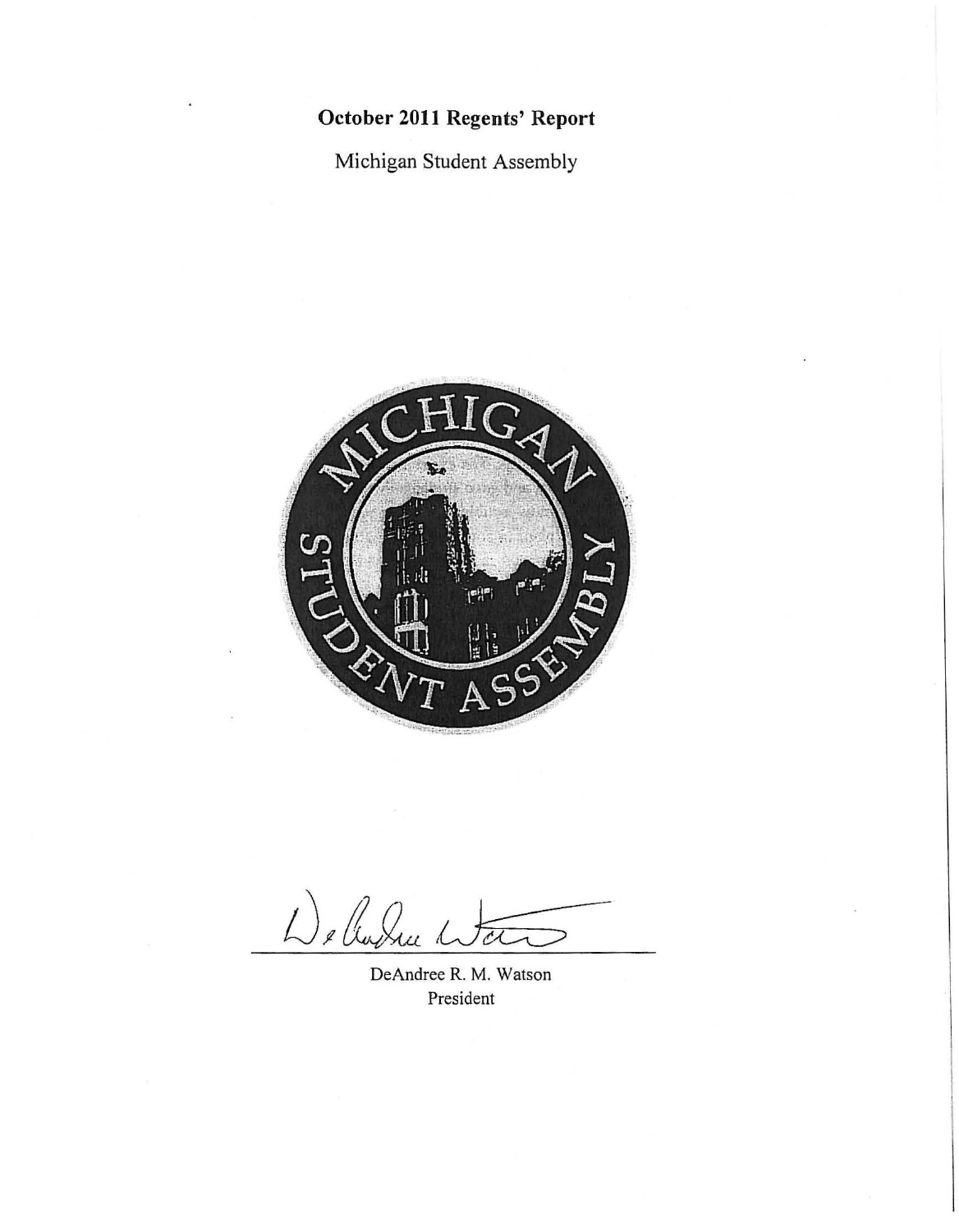

President Coleman, members of the Board of Regents, and Executive Officers of the University, it is with honor that I report to you on behalf of the students of this University and the Michigan Student Assembly. Below is a brief update of the activities and vision of the Michigan Student Assembly.

## **EarthFest:**

During the late summer and early fall, the Michigan Student Assembly worked with Planet Blue and other university administrative units to plan the second annual EarthFest. This event took place on the Diag on Tuesday September 27, 2011 and gave students an opportunity to learn about the sustainability efforts of the university. The event also featured cooking demonstrations, a bicycle repair workshop, and gave students the opportunity for hands-on participation with a trash sort. In an effort to participate in the ongoing campus wide conversation about sustainability, MSA plans to continue working with the University to educate students about the importance of environmental sustainability and the effects of everyday choices.

## **Commission Discretionary:**

The Michigan Student Assembly recently made chariges to its governing documents to reflect a new way of operating financially. In an effort to reduce waste and increase the impact of the funds used by the commissions of MSA, we have created a new Commission Discretionary account that will be used to distribute funds to the various commissions throughout the year. In the past, each commission was required to set a semester budget at the beginning of the fall and winter semesters. However, due to the nature of the reimbursement process funds that were unused by the commissions simply carried over into the next semester or academic year. Under this new system, we will be able to identify funds that are no longer needed within each commission budget and redistribute them immediately to ensure maximum impact on the student body and to reduce waste. We hope that this new process will allow us to increase our ability to serve students on campus, while maintaining current levels of financial resources.

## **University Council:**

Two years ago, in March of 2010, the University of Michigan student body voted to ratify a new Constitution that significantly restructured the Michigan Student Assembly. Among several changes was the creation of a new legislative body called the University Council. According to the Constitution, "the University Council shall be composed of representatives chosen by the several degree-granting unit governments every year." The Constitution also provides for one